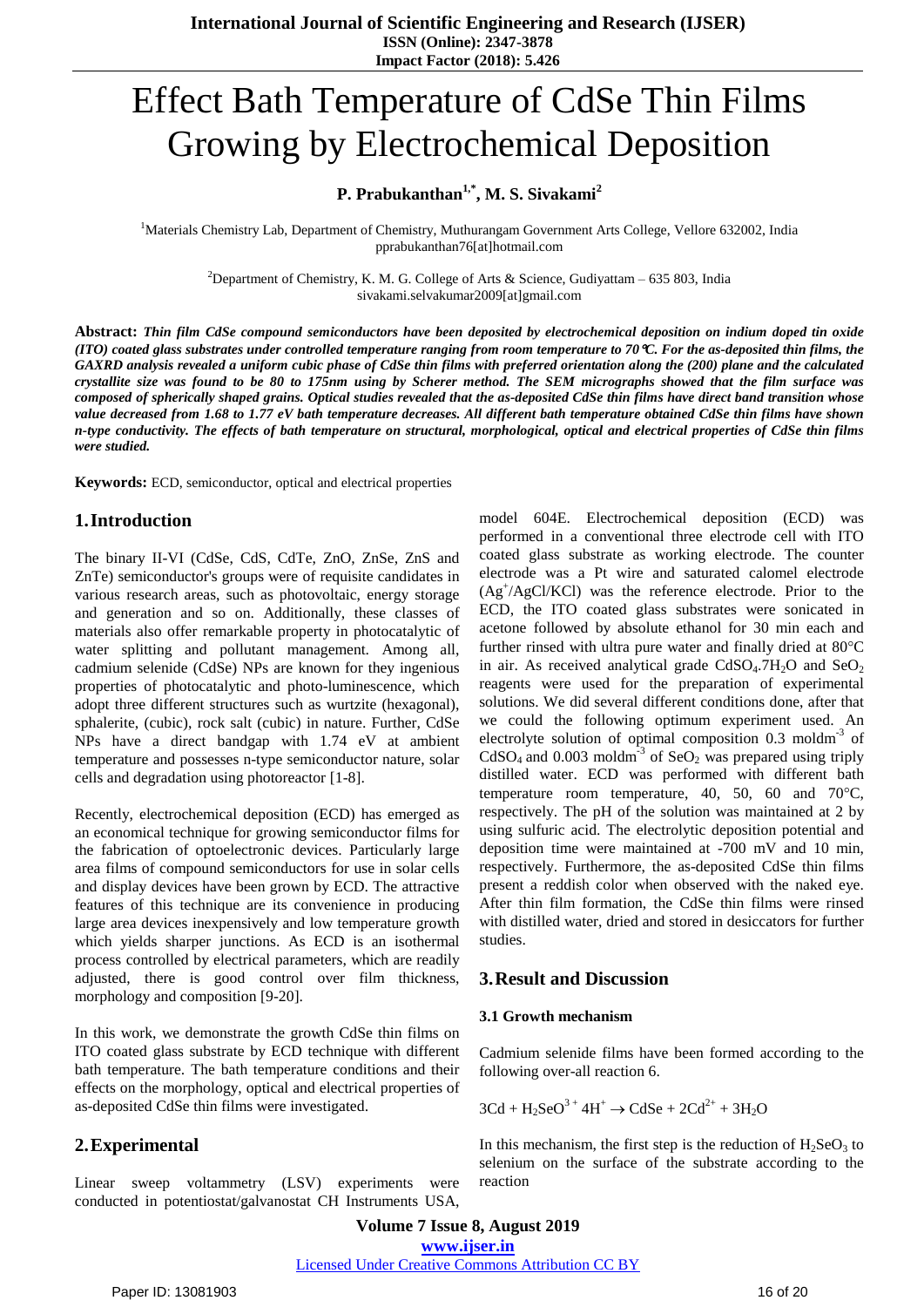$H_2$ SeO<sub>3</sub> + 4e<sup>-</sup> + 4H<sup>+</sup>  $\rightarrow$  Se<sup>0</sup> + 3H<sub>2</sub>O

Which is at once followed by a successive reduction process

 $H_2$ SeO<sub>3</sub> + 4H<sup>+</sup> + 6e<sup>-</sup>  $\rightarrow$  H<sub>2</sub>Se + 3H<sub>2</sub>O

and lastly, formation of cadmium selenide takes place according to the chemical reaction

 $H_2$ Se + Cd<sup>2+</sup>  $\rightarrow$  CdSe + 2H<sup>+</sup>

Based electrochemistry,

$$
E = E^0 + \frac{RT}{nF} \ln \frac{a(oxidation-state)}{a(deoxidize-state)}
$$

where  $E^{\circ}$  is the standard potential of the electrode system, RT/F= 0.05917, R the gas constant, T the experiment temperature, F the Faraday constant, n the electron amount of participation reaction, and α (oxidation- state) /  $\alpha$  (deoxidizestate) is the ratio of the product of the all the oxidation state concentration or the disoxidation state concentration.

For iron: n = 2, the concentration of iron ion  $\alpha$  (Cd<sup>2+</sup>) = 0.225 mol/L,  $E^0 = -0.44$  V. At

40° C the equilibrium electrode potential can be expressed as  $E(Cd^{2+}/Cd) = E^{0} + (0.05917/2) \ln[\alpha (Cd^{2+})]$ 

 $= -0.44+0.02958 \ln[\alpha (Cd^{2+})].$ 

While for sulfur:  $n = 4$ , the concentration of the thiosulphate radical ion

 $\alpha$  (SeO<sub>3</sub><sup>2-</sup>) = 0.45 mol/L, E<sup>0</sup>= 0.50 V.

At 40° C equilibrium electrode potential can be written as

E( SeO<sup>3</sup> 2− /Se) = E 0 + (0.05917/4) ln{α (SeO<sup>3</sup> 2− )×[α (H<sup>+</sup> )]6 } = 0.50+0.01479 ln{α(SeO<sup>3</sup> 2− )×[α (H<sup>+</sup> )]6 }

In addition, because of the influence of the polarization action there exists some differences between the deposition potential of both iron and sulfur and the equilibrium electrode potential, which results in overpontential (the overpotentail of the cathode equals to the equilibrium electrode potential minus the deposition potential). According to the experimental data, the calculated overpotentail value for iron and sulfur deposited on the ITO substrates is 0.2198 and 0.8194 eV, respectively. In order to obtain FeS films, the codeposition conditions for iron and sulfur must be satisfied simultaneously. That is, their individual deposition potential is expected to be equal, where the deposition potential equals to the equilibrium potential minus the overpotential.

 $E(Cd^{2+}/Cd)$ -0.2198 =  $E(SeO_3^{2-}/Se)$ -0.8194.

Therefore,

$$
\ln\{[\alpha (Cd^{2+})]^2/[\alpha (SeO_3^{2-})]\}-6\ln[\alpha (H^+)] = 23.0156.
$$

Considering the above equations, we can infer that the concentration of  $H^+$  or the pH value of the solution has more impact on the codeposition of iron and sulfur than the concentration of  $Cd^{2+}$  and  $SeO_3^{2-}$ . Thus, when the pH value of the solution is about 1.824 and the concentration of CdSO<sup>4</sup> and SeO<sub>2</sub> solution is 0.225 and 0.45 mol/L, respectively ( $k =$ 1:2), the codeposition of iron and sulfur can be carried out to fruition.

#### **3.2 Glancing angle X-ray diffraction (GAXRD) analysis**

CdSe has two types of crystal phase, cubic zinc-blende and hexagonal wurtzite phase. Phase identification using glancing angle X-ray diffraction (GAXRD) relies mainly on the positions of the peaks in a diffraction profile and to some extent on the relative intensities of these peaks. The shapes of the peaks however contain additional and often valuable information. Figure 1 show GAXRD patterns of the asdeposited ZnSe thin films when different bath conditions at room temperature, 40, 50, 60 and  $70^{\circ}$ C, respectively.

According to the results obtained from GAXRD study, the observed peaks are due to  $(111)$ ,  $(220)$ ,  $(311)$  and  $(400)$ planes of good crystalline in nature with cubic structure. No diffraction peaks of other phases were observed of asdeposited ZnSe thin films. The GAXRD patterns of all thin films have indicated the strong reflections form the (200) plane. From the (hkl) planes, the lattice constant (a) were evaluated using the relation,

$$
a = d (h2 + k2 + l2)1/2
$$
 (1)

where d is inter-planar spacing of the atomic plane. The calculated d-spacing values have been used to determine the lattice constant and values are also tabulated in Table 1.

**Table 1:** FWHM, crystallite size, micro strain, dislocation density, number of crystallites per unit are of as-deposited CdSe thin films at different bath temperatures by GAXRD

| CdSe thin<br>films<br>deposition<br>at different<br>hath<br>temperature | <b>FWHM</b><br>of XRD<br>peak<br>(200)<br>$(\text{deg.})$ | Crystallite<br>$size$ (nm) | Micro-<br>strain<br>$(x 10^{-1})$<br>3, | Dislocation<br>density<br>$(x10^{14})$<br>lines/ $m^2$ ) | Number of<br>crystallites<br>per unit<br>area $(x10^{16})$<br>$m^{-2}$ |
|-------------------------------------------------------------------------|-----------------------------------------------------------|----------------------------|-----------------------------------------|----------------------------------------------------------|------------------------------------------------------------------------|
| Room<br>temperature                                                     | 0.02251                                                   | 80.2                       | 4.99                                    | 5.8                                                      | 4.5                                                                    |
| 40                                                                      | 0.02401                                                   | 84.1                       | 5.32                                    | 6.1                                                      | 4.2                                                                    |
| 50                                                                      | 0.02251                                                   | 90.2                       | 5.46                                    | 6.4                                                      | 3.5                                                                    |
| 60                                                                      | 0.02598                                                   | 153.1                      | 5.76                                    | 6.5                                                      | 3.2                                                                    |
| 70                                                                      | 0.02891                                                   | 175.1                      | 6.41                                    | 6.9                                                      | 2.8                                                                    |

Table 1lists the full width at half maximum (FWHM) values of (200) diffraction peak for as-deposited ZnSe thin films at different bath temperature. The FWHM of the GAXRD peak for higher temperature as-deposited ZnSe thin film samples are higher than that of as-deposited at lower temperature ZnSe thin film samples. The reason may be due to reduction in strain. The increase of the crystallite size and the improvement of the crystallinity are responsible for the decreasing the resistivity due to grain boundary scattering. The average crystallite size (D) was evaluated from the FWHM of the (111) diffraction peak using Scherrer's equation,  $D = 0.9 \lambda / \beta \cos\theta$  where  $\beta$  is the FWHM of the

**Volume 7 Issue 8, August 2019**

**www.ijser.in**

Licensed Under Creative Commons Attribution CC BY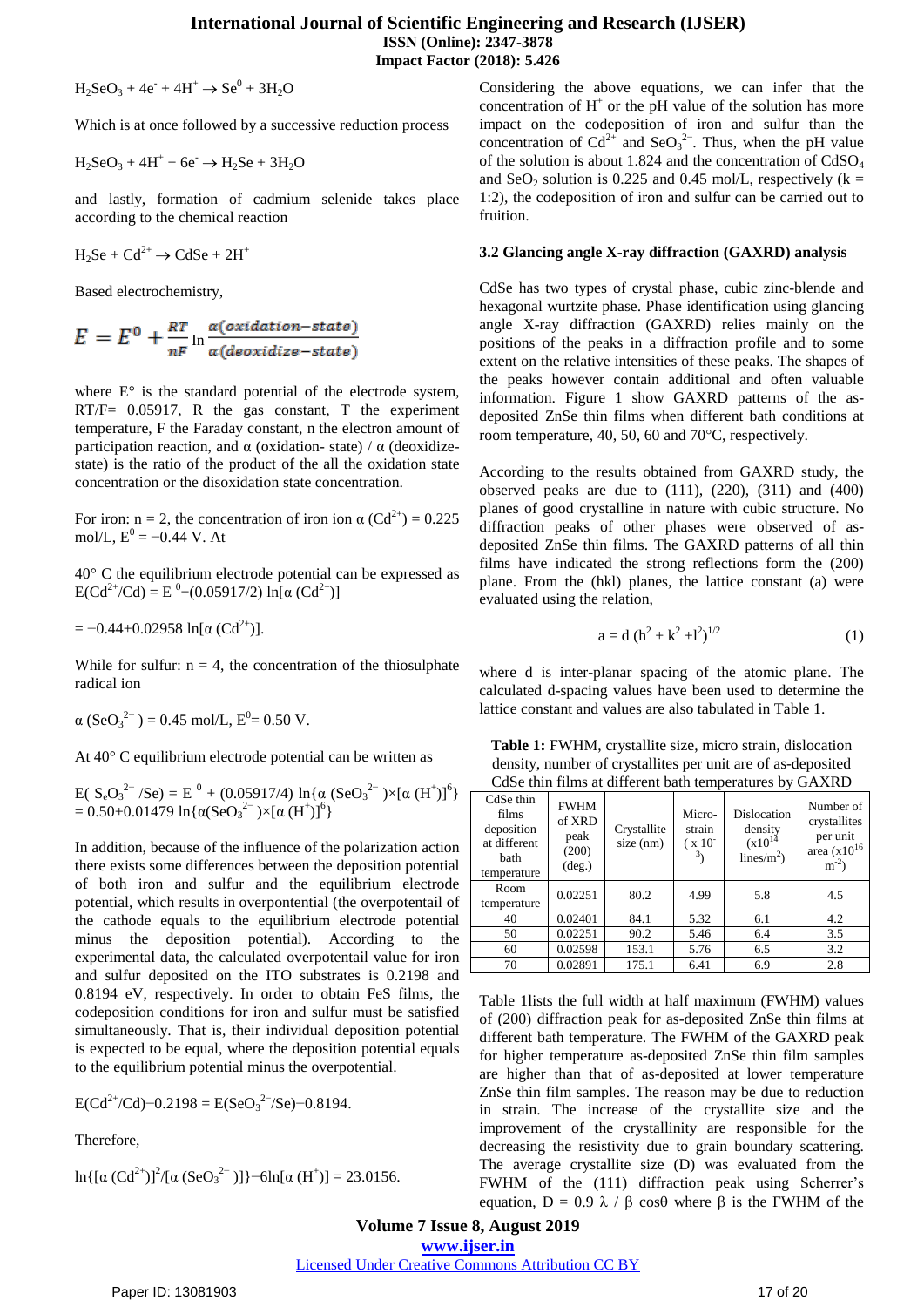## **International Journal of Scientific Engineering and Research (IJSER) ISSN (Online): 2347-3878 Impact Factor (2018): 5.426**

diffraction line in radians and  $\lambda$  is the X-ray wavelength. The calculated average crystallites sizes were found to be in the range 84-174 nm and these are listed in Table 1. The crystallite size is found increase gradually with bath temperature increase. It may attribute that crystallite size increase with increase of deposition rate, stress and degrading crystalline nature. The micro strain  $(\varepsilon)$ , dislocation density  $(\delta)$ and number of crystallites per unit area (N) were calculated using the following relation and their values are given in Table 1.

$$
Micro strain (\varepsilon) = \beta \cos \theta / 4 \tag{2}
$$

Dislocation density  $(\delta) = 15\varepsilon/aD$  (3)

Number of crystallites (N) = 
$$
t/D^3
$$
 (4)

where  $\theta$  is Bragg's angle and t is thickness of the film. In general, the crystallite size is indirectly proportional to micro strain. The decrease of  $\varepsilon$  and  $\delta$  at both temperature lower may be due to movement of interstitial Cd atoms from inside the crystallites to its grain boundary which dissipate leading to reduction in the concentration of lattice imperfections. Number of crystallites (N) is increasing with bath temperature, which may be attributed to the reduction in crystallite size.



**Figure 1:** GAXRD patterns of CdSe thin films deposited different bath temperatures

#### **3.3 UV-Visible Spectral Studies**

Absorption coefficient  $(\alpha)$  were estimated from a absorption spectra in as-deposited CdSe thin films at different bath temperature. Figure 2 shows the  $(\alpha h v)^2$  vs photon energy. For

the as-deposited CdSe thin films at lower bath temperature sharp absorption coefficient edge was observed at 1.68 eV to 1.77 eV. The band gap is changed for as-deposited ZnSe thin films at higher bath temperature. It may be observed that fall of absorption coefficients with the wavelength of incident radiation at the absorption coefficient edge is sharper for asdeposited CdSe thin films at bath temperature lower.



**Figure 2:**  $(\alpha h v)^2$  vs hv plots of CdSe thin films at different hath temperatures

#### **3.4 Photoluminescence (PL) Studies**

The room temperature photoluminescence (PL) spectra of asdeposited CdSe thin films are shown in Figure 3. PL spectra of as-deposited CdSe thin films taken by us excitation wavelength  $(\lambda_e)$  have 325 nm. It shows broad band emission which is due to deep level emission. The as-deposited ZnSe thin films at different bath temperatures were band to band transition peak at 419 nm (2.96 eV).



**Figure 3:** Photoluminescence spectra of CdSe thin films at different bath temperatures

#### **3.5 Morphology studies**

Scanning electron microscopy (SEM) is an excellent method to study the morphology of the samples. Figure 4 (a-e) show SEM images of the as-deposited and annealed CdSe thin

**Volume 7 Issue 8, August 2019 www.ijser.in** Licensed Under Creative Commons Attribution CC BY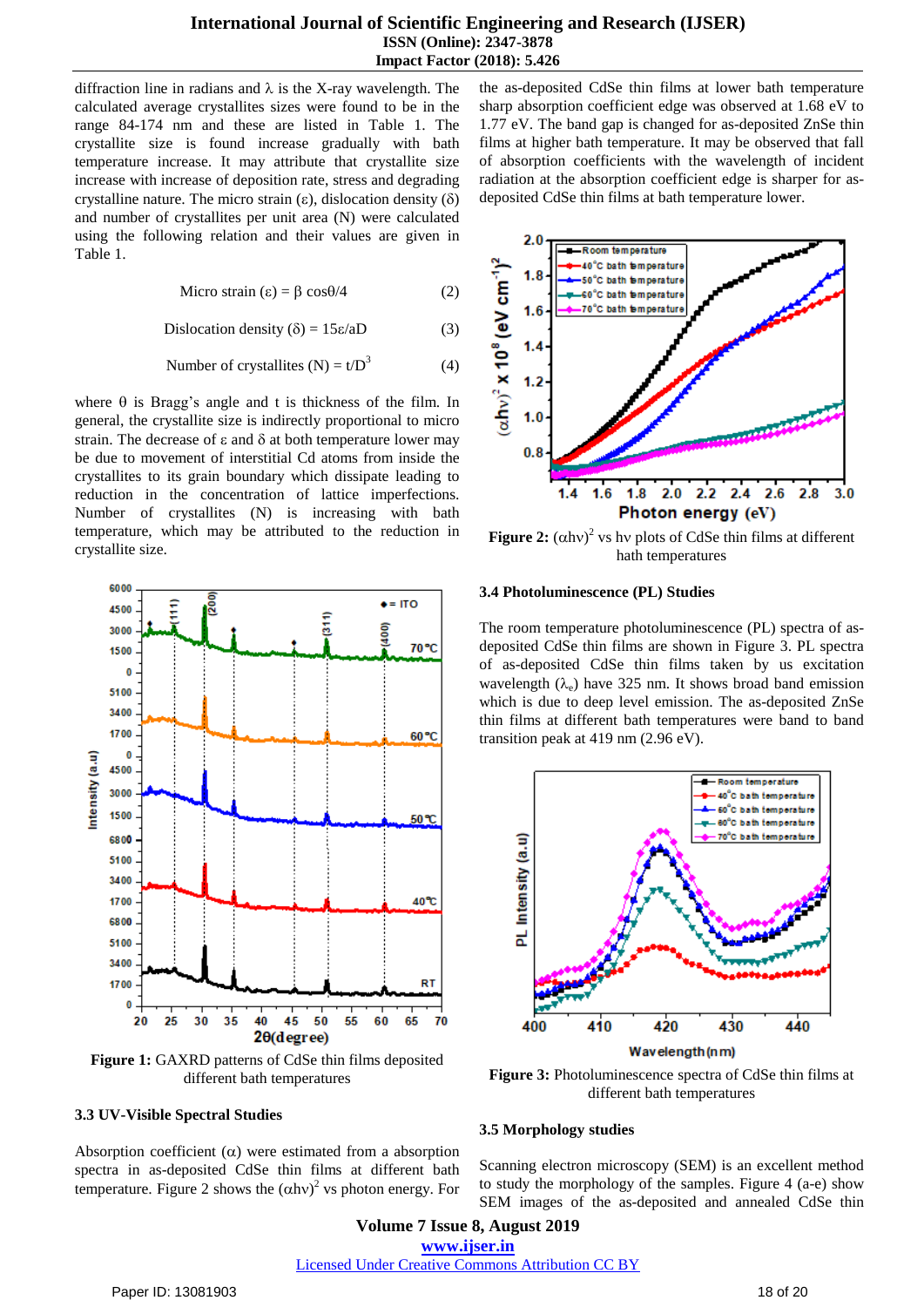films. The films were uniform and cover the ITO substrate surface nicely. It is interesting to note that the as-deposited CdSe thin films seem to be composed of densely packed spherical nanoclusters 300 - 700 nm in size consisting of a number of spherical nanosized grains. This clearly suggests that the growth of the CdSe films takes place via cluster by cluster deposition, (i.e.) aggregation of colloidal particles formed in the solution rather than via ion by ion deposition.



**Figure 4 (a-e):** SEM images of as-deposited CdSe thin films at different bath temperature (a) room temperature (b) 40°C (c) 50°C (d)  $60^{\circ}$ C (e)  $70^{\circ}$ C

## **3.6 Electrical studies**

Conductivity type, resistivity, carrier concentrations, electron mobility measurements were made for the as-deposited CdSe thin films at different bath temperature by Hall effect apparatus with van der Pauw configuration. All the asdeposited CdSe thin films are seen to have n-type conductivity. Resistivity, carrier concentration, electron mobility values of the films are given in the Table 2. The electrical resistivity of as-deposited CdSe thin film was of the order of  $10^4$  Ωcm which was decreased to  $10^3$  Ωcm bath

temperature increased. The higher value of resistivity may be attributed to nanocrystalline or amorphous nature of thin film or grain boundary discontinuities, presence of surface states and less roughness of CdSe films. The electron mobility and carrier concentrations were higher for high bath temperature. The higher value of electron mobility and carrier concentrations of higher bath temperature CdSe thin films which leads to a partial screening of the polar vibrations stimulated by mixed phase, improvement in crystallite size and decrease in density of grain boundary intercrystallite of the charge carriers.

| CdSe thin films<br><b>Carrier</b><br>Type of<br>Electron mobility<br>$\mathbf{D}_{\text{total}}(t)$<br>الملائم والمعارف المتحدث والمستحدث<br>$C1$ $NO$<br>$\alpha$ are a substant of such as |  |  |  |  |  |  |  |  |
|----------------------------------------------------------------------------------------------------------------------------------------------------------------------------------------------|--|--|--|--|--|--|--|--|
| CdSe thin fi lms at different bath temperature (room temperature $70^{\circ}$ C) by Hall Effect apparatus                                                                                    |  |  |  |  |  |  |  |  |
| <b>Table 2:</b> Conductivity type, resistivity, carrier concentrations, electron mobility measurements were made for the as-deposited                                                        |  |  |  |  |  |  |  |  |

| <b>SI. NO.</b> | <b>CdSe thin films</b><br>deposited at bath<br>temperature | Type of<br>conductivity | <b>Resistivity (cm)</b> | <b>Carrier</b><br><b>Concentrations</b><br>$(x 10^{21} cm^{-3})$ | <b>Electron mobility</b><br>$(cm^2VS^{-1})$ |
|----------------|------------------------------------------------------------|-------------------------|-------------------------|------------------------------------------------------------------|---------------------------------------------|
|                | Room temperature                                           |                         | $3.4 \times 10^{4}$     | 20                                                               | 36                                          |
| <b>L.</b>      | $40^{\circ}$ C                                             |                         | $2.9 \times 10^{4}$     |                                                                  | 42                                          |
|                | $50^{\circ}$ C                                             |                         | $2.8 \times 10^{4}$     | 19                                                               | 41                                          |
|                | $60^{\circ}$ C                                             |                         | $1.2 \times 10^{3}$     | 18                                                               | 44                                          |
|                | $70^{\circ}$ C                                             |                         | $1.0 \times 10^{2}$     |                                                                  | ΟZ                                          |

# **4.Conclusion**

Cadmium selenide (CdSe) thin films have been deposited on indium doped tin oxide coated glass substrate from an aqueous electrolytic solution by electrochemical deposition (ECD) technique. The experiment carried out different bath temperatures. The SEM results represent that the films asdeposited at lower temperature have surface with sphericalshaped grains and films were uniform with particles, appeared crystallite in nature with smooth homogeneous morphology and well covered on the substrate. EDAX analysis suggest that the as-deposited ZnSe thin film at lower temperature has a near stoichiometric. The presence of the GAXRD pattern represents that the as-deposited ZnSe thin films all were found that good crystalline in nature. Each film shows a preferred orientation along (200) plane in addition to other two prominent planes (220) and (311), respectively. The microstructural parameters such as crystallite size, microstrain, dislocation density and number of crystallites per unit area were estimated from GAXRD data. The crystallinity and surface structure of the thin film strongly influence the optical properties. Thus the absorption coefficient and the stronger PL intensity of as-deposited ZnSe thin films at higher bath temperatures.